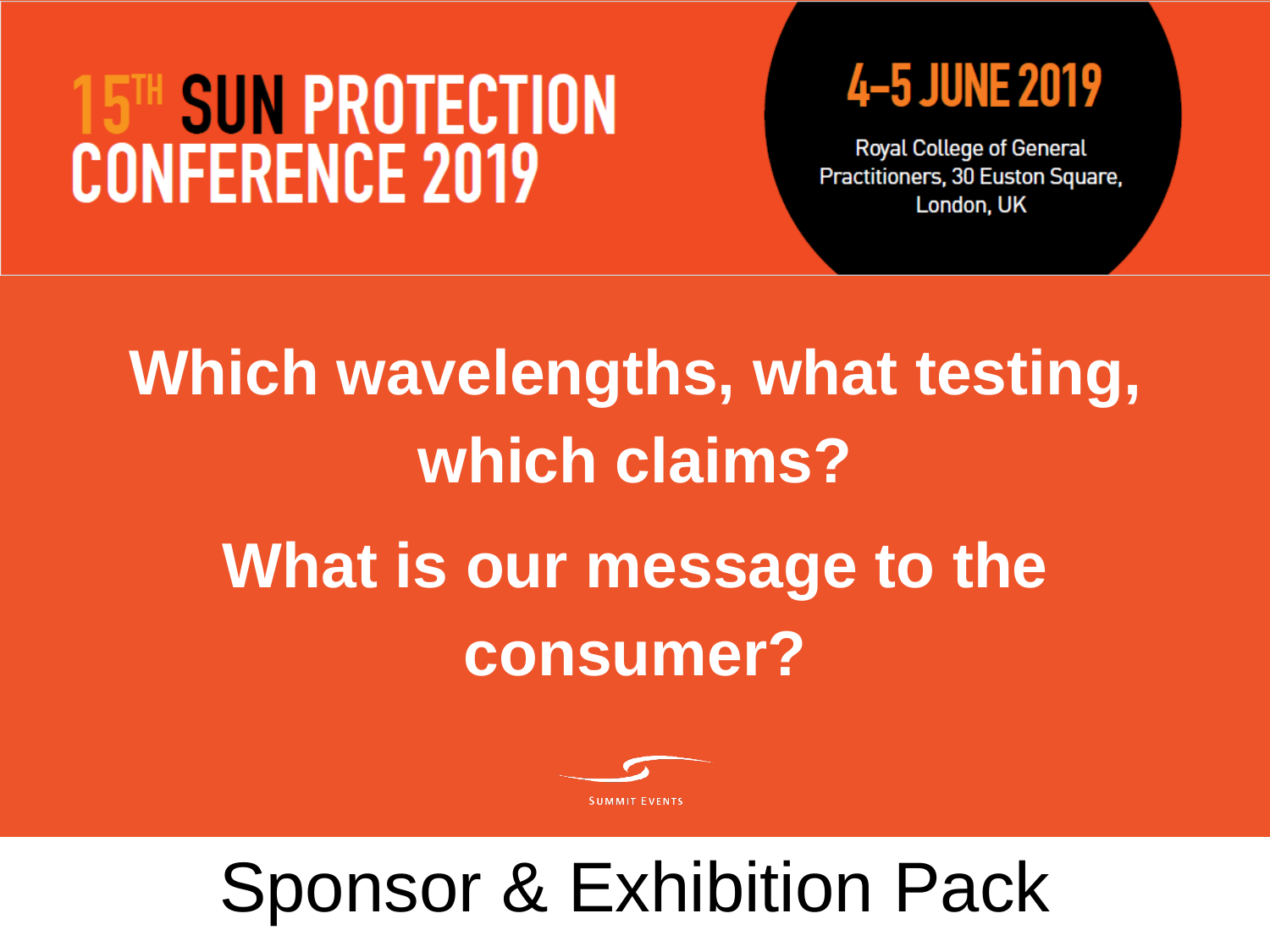### **SunProtectionConference**



The **15th edition** of the Sun Protection conference series will take place on the **4-5 June 2019**.

The consumer has difficulty in understanding the industry's current sun protection message. The Royal Pharmaceutical Society's survey found that SPF and UVA were not well understood by the normal sunscreen user and they called for a simpler more meaningful message. Added to this is the new recommendation to the public to expose their unprotected skin for short periods during the summer months to allow Vitamin D production.

The industry itself is not always clear in its message to the consumer. The more recent and controversial areas of infra-red, blue light and visible light further complicate the sun protection message. New areas of sun protection may be good for marketing products, but are they just 'hype' or is there a serious biological need for this extended protection?

Together with the world's scientific authorities in sun protection, the conference will examine and discuss the issues of which wavelengths we should be protecting against, how they will be tested, what is the regulatory position, what claims we should be making and what message we should be sending to the product users in terms of sun exposure and protection.

The conference programme is organised by **Jack Ferguson**, Director of Skinnovation Ltd, UK

*Jack Ferguson obtained a BSc honours degree in Biology with Chemistry and a PhD in Bioengineering, both from Strathclyde University, Glasgow. He has worked in the cosmetics industry for over 20 years. After spending some time with Beecham Products in Leatherhead, he moved to the Boots Company in Nottingham, where he worked for 15 years. His final responsibilities were as Head of R&D Services, Boots Contract Manufacturing. During his time there he was joint developer and promoter of the Boots UVA star rating system.*

*From Boots, Jack moved to Oriflame International, Dublin, and was R&D Director there for five years, before leaving in 2000 to set up a new company, Skinnovation Ltd. Skinnovation provide contract product development services for clients and focus on sun and skin care products and also on product claims support for advertising. Jack also works as cosmetics consultant for ITV, providing technical and scientific advice on claims support for television scripts in advance of broadcasting. He has been active in the Cosmetic Trade associations, particularly in the sun care area, and was the chairman of the Colipa 'Sun Protection Measurement' TF 1990-1998 and chairman at the time the Colipa SPF test was developed and published.*

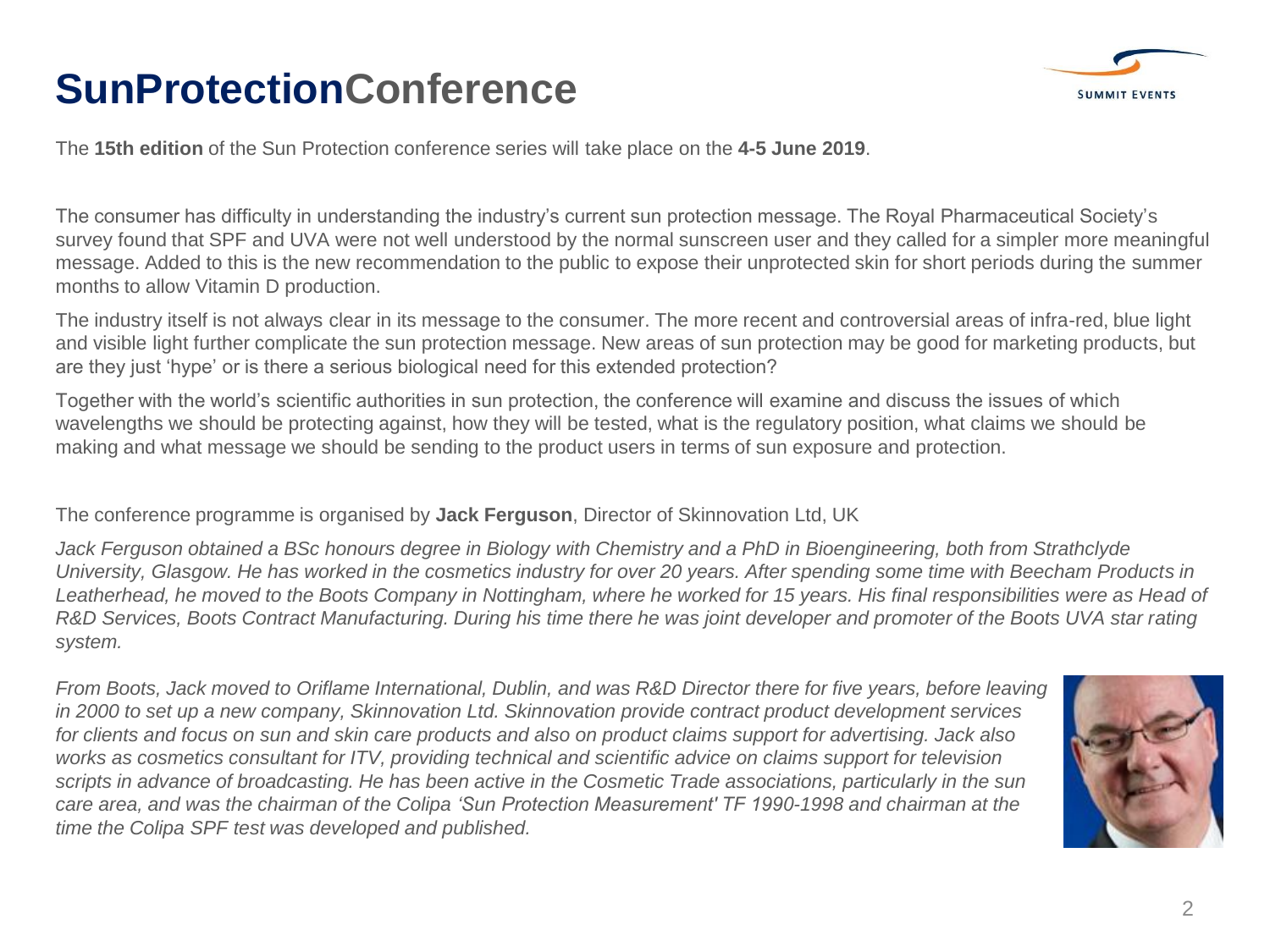### **WHO ATTENDS?**

You will meet around 140-160 industry professionals interested in the current status of the scientific aspects of sun protection technology. Here are a selection of the companies who attended our 2017 conference:

**Aako** - Technical Sales **Ac Marca Personal Care** - R&D Technician **Acheson and Acheson** - Head of Regulatory Compliance **Alpol Cosmetique** - Group R&D Director **Andromaco** - Chief of Dermal Evaluations **Ashland Specialty Ingredients** - Director R&D **Aston Chemicals Ltd** - Technical Development Chemist **BASF Grenzach GmbH** - Senior Scientist **Baxter Laboratories Pty Ltd** - R&D Chemist **Bayer** - Global Medical Affairs Director **Bayer Consumer Health -** Technical Category Lead Sun Care **Beiersdorf AG -** Manager Sun Care **Biological Services, Inc -** President **Biosynthis -** CEO **Boots** - Evaluation Mgr-Sun **Chanel Parfums Beauté -** Skincare Development Manager **CINFA** - Pharmaceutical Development Technician **Clariant GmbH** - Application Development Manager - Skin Care **Cosmetics & Toiletries Magazine** - Skin Scientist – Columnist **Cosmo International Corporation** - Research Scientific **Croda Europe** - Applications Team Leader **Crown Laboratories** - Director Pharmaceutical Development **CSIRO** - Team Leader **DDD Group** - Development Chemist **Deutsche Pharma** - Brand Manager **Dow Corning Europe SA -** EMEA Marketing Leader **dR Cosmetic Regulations** - Cosmetic Regulations Adviser **DSM Nutritional Products Ltd** - Senior Scientific Advisor Sun Care **Edgewell Personal Care Products** - Sr Regulatory Manager for Intl Mkts **Ego Pharmaceuticals** - Senior Research & Development Chemist **Galderma -** Regulatory Affairs Project Manager **Gentlefolk Enterprises** - MD/CEO **GlaxoSmithKline** - Principal Scientist **Goodier Cosmetics** - Principal Scientist **Hana Trading Company** - President **IDEA Clinic -** Clinical trial manager **Inolex -** Commercial Director **ISDIN SA -** Pharma Products Clinical Trials Manager **Johnson & Johnson Consumer France -** Manager, Clinical Research **Laboratorios Leti -** R&D Project Manager

**Leila Benatia -** Comsetologist **Lubrizol -** Skin Care Application Scientist **LVMH Research -** Head of Efficacy Claim Team **L`Oréal Research - Applied Research** - Photoprotection - Skincare & Hy **Merck KGaA** - Technical Support Manager **Mibelle AG Cosmetics** - Head R&D / Q&C Personal Care **Nagase & Co Ltd** - General Manager **Omega Pharma Nordic -** Product Developer **Oriflame Cosmetics -** Senior Vice President - Research & Development **Pai Skincare -** Head of Formulation **Pierre Fabre Dermo-Cosmetique** - Galenic Laboratory Manager **Presperse Inc** - Director **Procter & Gamble Technical Centres Ltd** - Senior Scientist P&G R & D **Public Health England -** Higher Radiation Protection Scientist **Res Pharma** - R&D Manager **Riemann** - Director, R&D and Regulatory Affairs **Rigano Laboratories SRL** - Researcher **RNB S.L -** Responsable de Formulacion **Ross Chemicals** - R&D Chemist **Safic Alcan -** Technical Development Cosmetic Group **Sensient Cosmetic Technologies** - R&D Manager **Sesderma -** Pharmacist **Skinnovation Ltd -** Formulation Consultant **Soprodal -** Senior Formulation Chemist **Spirig Pharma Ltd** - Head of Department Semi Solids **Stada Arzneimittal AG** - Expert Cosmetics **Symrise AG -** Global Product Manager Sun Protection **Symrise GmbH & Co Kg** - Application Technician **Symrise Iberica SL** - Key Account Manager Cosmetic Ingredients Division **Thornton & Ross Ltd** - Director of Product Development **TopgeniX -** Founder **Ultra Chemical -** Director, Technical Marketing & Sales **Ultrasun** - Managing Director **Unicosrom** - Manager **Unifarco SpA** - R&D Director **University of Newcastle** - Emeritus Professor of Photobiology **Vitality Brands Worldwide** - CEO **VitroScreen -** CEO **Yegane SL** - CSO **Yves Rocher** - Physical Analysis Manager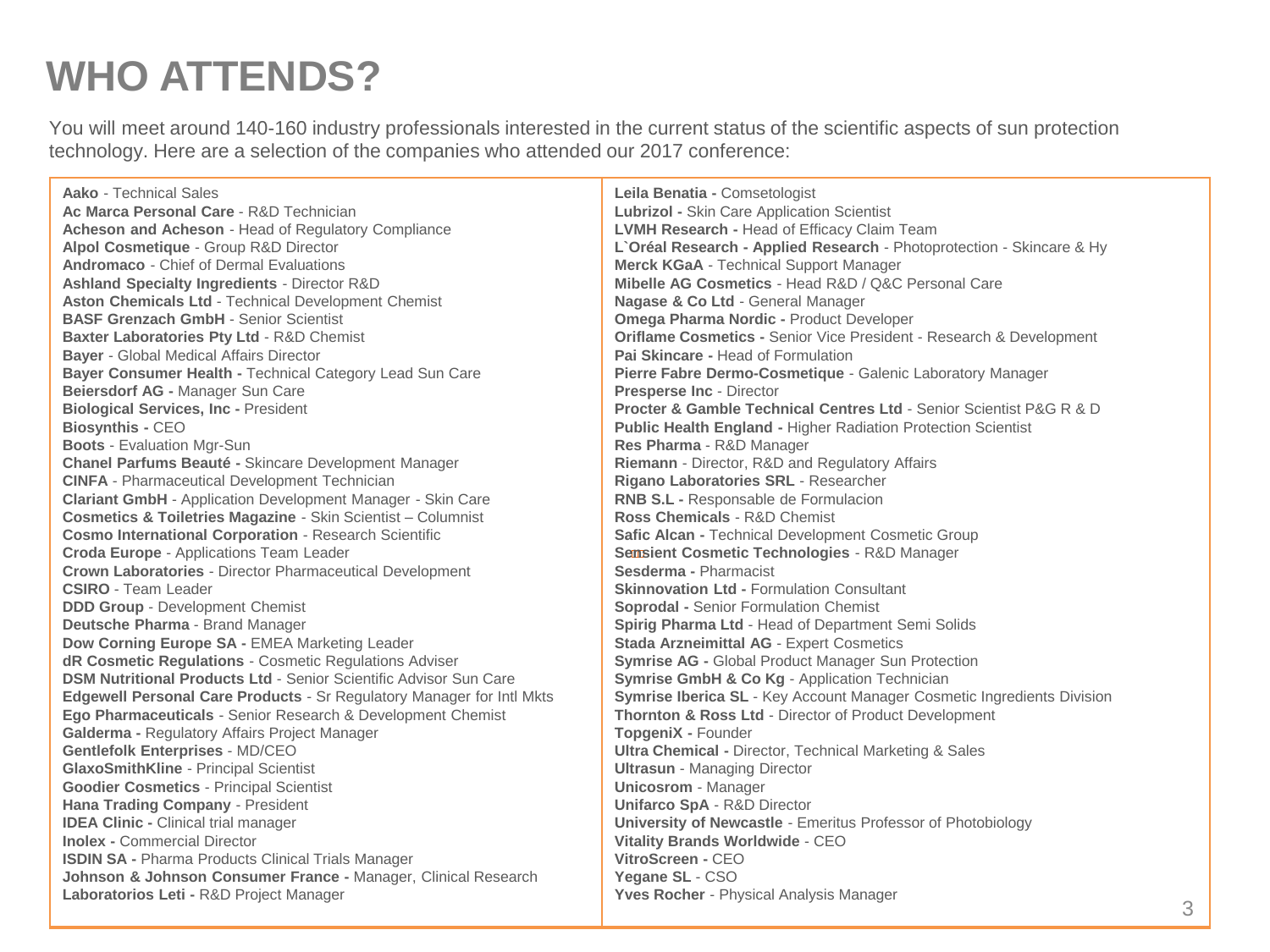### **WHY SPONSOR?**

#### **What sets us apart...**

**Audience** We provide an audience of approximately 150 – 200 international delegates.

**Networking opportunities** Networking social functions are a key part of the Conference experience, the environment encourages closer rapport to develop between all participants.

**Receive contact information for event participants** We ask all delegates during the registration process if they will authorise us providing a soft copy of their contact information (email address and work phone number) after the conference. (Please note these are only available with consent of attendees.)

**Mailers** We offer a bespoke mailer offering your companies services and/or products to our database of over 17,000. We also advertise in a number of industry leading publications and media. We also partner with a number of societies.

**Feature on all the event materials and marketing** Your logo will feature in the official conference programme issued to all delegates at the conference. Your logo and website link will also feature on all Sun Protection conference marketing mailers sent by Summit Events.

**Listed on the event website as an official sponsor** Your logo (linked to your website) will be listed on the website as a sponsor.

**Support In the build up and during the conference**, we will always be on hand to ensure your time is well spent. We will do our best to facilitate meetings with delegates

**2019 Sponsors/ Exhibitors include:**





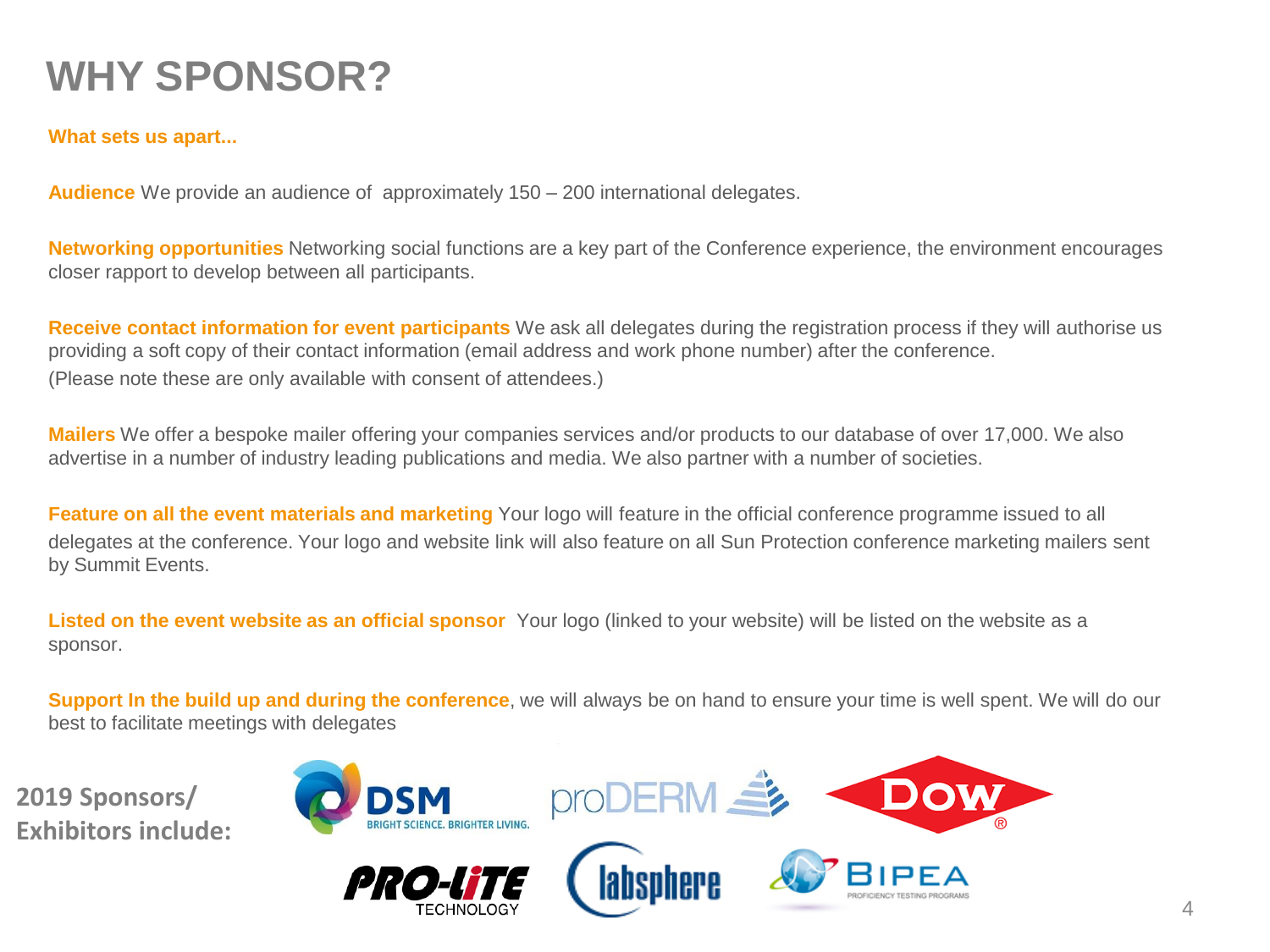### **PACKAGES**

| <b>Exhibition space</b><br>A 2m x 2m exhibition space – roller banners and/or portal displays must be provided by you and must fit within the                                                                                                                                                                                                                                                                                                                                                                                                                                                                                                                                                                                                           | <b>Prices starting</b><br>from:                   |
|---------------------------------------------------------------------------------------------------------------------------------------------------------------------------------------------------------------------------------------------------------------------------------------------------------------------------------------------------------------------------------------------------------------------------------------------------------------------------------------------------------------------------------------------------------------------------------------------------------------------------------------------------------------------------------------------------------------------------------------------------------|---------------------------------------------------|
| dimensions of the space<br>Entrance to the networking breaks – please note, this does not include entrance to the speaker sessions                                                                                                                                                                                                                                                                                                                                                                                                                                                                                                                                                                                                                      | £1,950 + VAT                                      |
| <b>Silver sponsorship package</b><br>A 2m x 2m exhibition space – roller banners and/or portal displays must be provided by you and must fit within the<br>dimensions of the space<br>1 ticket to the conference<br>Insert in conference bags/ seat drop (subject to availability)<br>Half page full colour advert<br>Optional of one of the following sponsorship options:<br>-Pads & pens sponsorship package - SOLD<br>-Podium sponsor - SOLD                                                                                                                                                                                                                                                                                                        | <b>Prices starting</b><br>from:<br>£2,500 + VAT   |
| <b>Gold sponsorship package</b><br>A 2m x 2m exhibition space – roller banners and/or portal displays must be provided by you and must fit within the<br>dimensions of the space<br>2 tickets to the conference<br>1 full page colour advert in the event programme<br>Option of one of the following sponsorship options: conference bags - <b>SOLD</b> USBs, hospitality, badges- <b>SOLD</b> drinks<br>reception, water bottles - <b>SOLD</b> (subject to availability)                                                                                                                                                                                                                                                                              | <b>Prices starting</b><br>from:<br>$£3,500 + VAT$ |
| Platinum sponsorship package - Official event sponsor + one additional branding opportunity<br>Includes the following:<br>A 2m x2m exhibition space – roller banners and/or portal displays must be provided by you and must fit within the<br>dimensions of the space<br>3 tickets to the conference<br>Brochure or insert in the conference bag<br>1 full page colour advert in the event programme<br>2 self standing banners displayed for the entire two days<br>Your logo displayed on the two Summit Events welcome banners<br>Your logo on the front cover of the conference programme<br>Your logo on the opening presentation slide<br>Your logo listed on the event website and monthly marketing mailers as the official conference sponsor | <b>Prices starting</b><br>from:<br>£5,000 + VAT   |
| Social media announcements across LinkedIn and Twitter<br>One additional sponsorship option (subject to availability)                                                                                                                                                                                                                                                                                                                                                                                                                                                                                                                                                                                                                                   | 5                                                 |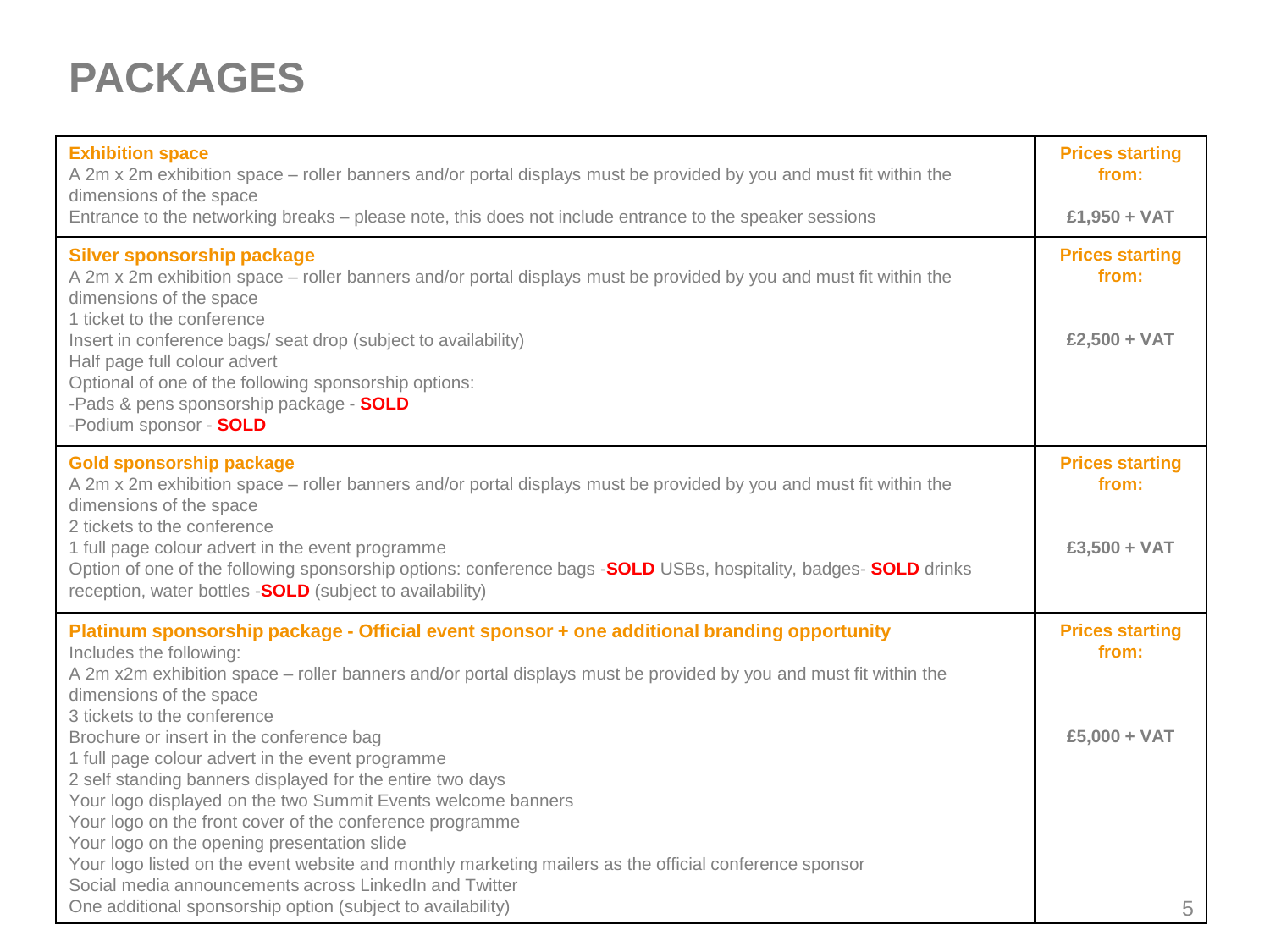### **SPONSORSHIP**

Our sponsorship packages are a proven way to increase your exposure at the conference You will benefit from being able to promote your brand to all the participants It's particularly effective if you wish to launch or promote new services or products at the conference. Here are the package options:

**Official event sponsor** -1 x brochure or gift insert in the conference bags (subject to approval), full page colour advert in the conference programme, 2 x self-standing banners with your corporate branding prominently displayed for the entire conference (to be provided by you), Company logo displayed on the Summit conference banners, on the front cover of the programme, the opening presentation slides, company logo listed on the event website and monthly marketing mailers as the official conference sponsor, social media announcements across LinkedIn and Twitter + one additional sponsor option (subject to availability). **SOLD** 

**Hospitality sponsor** – 2 x self standing banners with your corporate branding prominently displayed in the networking exhibition space throughout the Tuesday & Wednesday (to be provided by you), full page advert in the conference programme, 1 x brochure or gift in the conference bags (subject to approval), social media announcements across LinkedIn and Twitter.

**Conference bags sponsor –** Your colour logo printed on the front of the conference bags which are given to all participants on registration and 1 x insert or gift in each bag (subject to approval). **SOLD** 

**Podium sponsor –** Your company logo presented on the speaker podium throughout the two days. **SOLD**

**Badge & Lanyard sponsor** – Your company logo branded on the name badge & lanyards. **SOLD** 

**Drinks reception sponsor** -Your corporate branding prominently displayed in the drinks reception area with company literature and a selfstanding banner (provided by you).

Water sponsor – Your corporate branding will appear on personalised water bottles which will be replenished during the event. This is a great sponsorship opportunity as these are the only drinks permitted in the Auditorium. **SOLD**

**USB sponsor -** Each attendee (delegates & speakers) is given a USB containing the conference programme and speaker presentations. Package includes your colour logo and a company profile on the USB.

**Insert in event bags/ Seat drop** - 1 x brochure, flyer or gift (subject to approval).

**Event programme advert** – Full page colour advert in the conference programme. Choice of either outside back cover or inside front cover (subject to availability).

**Pads and pens sponsor** - Your pad and pens in all the participants bags and main plenary room. **SOLD**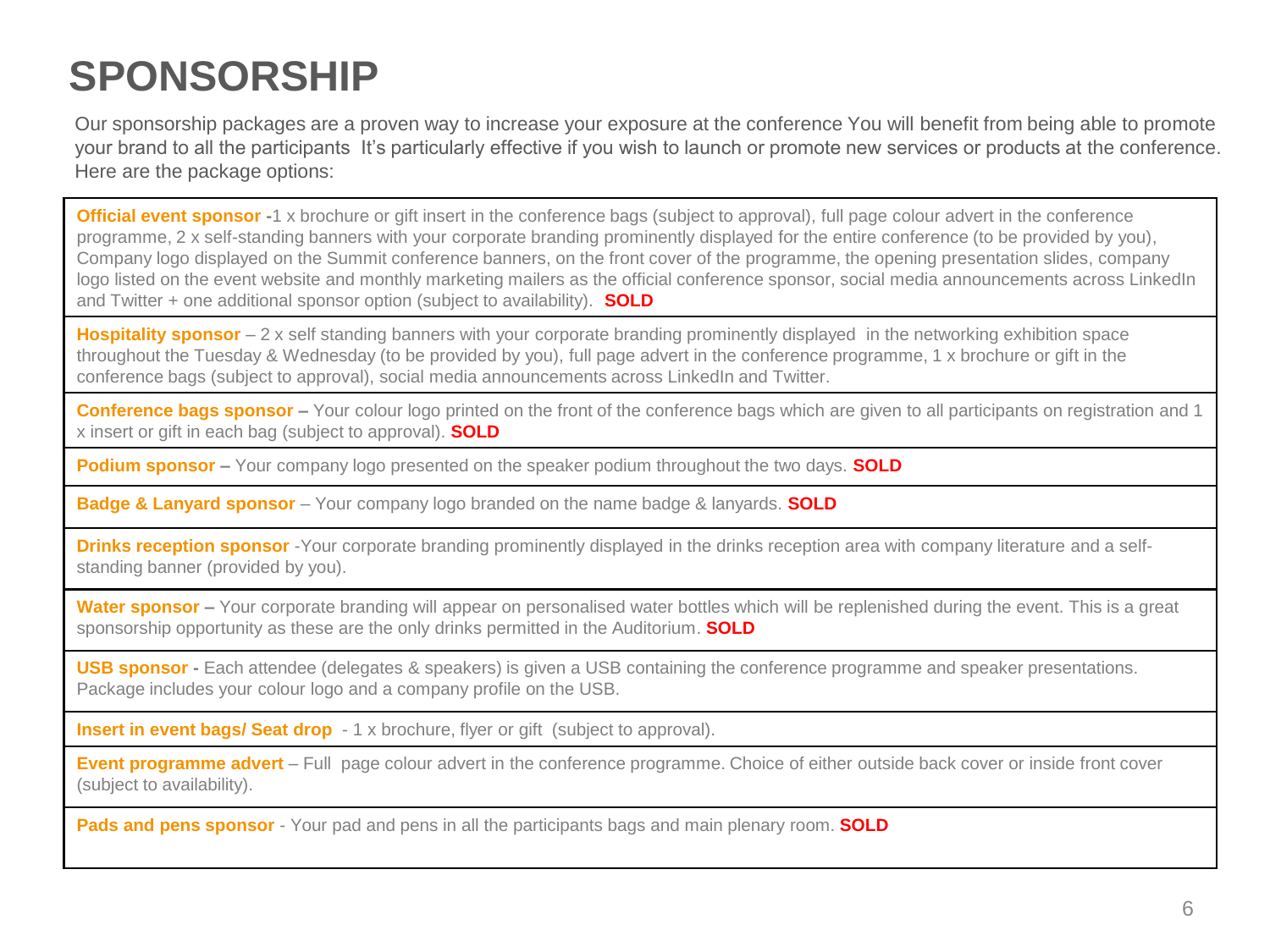### **WHAT DO YOU GET FOR YOUR INVESTMENT?**

#### **Before the conference:**

- An announcement about your company emailed to our database of over 14,000 contacts! includes 200 words copy, logo and web link *(offered to gold/platinum packages only)*
- Your logo and web link published on the Summit Events website
- Announcement on our LinkedIn group and Twitter feed
- Your company will be publicised in our monthly mailers to our database

#### **At the conference:**

- Networking opportunities
- Your private exhibition area including table, chairs, power
- supply and refreshments
- Onsite support from the Summit Events team
- Digital and hard copy of the conference papers (where possible to publish)

#### **Reasons to book now**

- Exhibitor and sponsor places are limited this is our most popular conference and places book fast!
- Your company logo and web link is published on the Summit Events website
- Your company name, and link to your website will be announced on our LinkedIn group and Twitter feed
- Your company will be publicised in our monthly mailers to our database

We will ask you to complete a booking form. Please contact us and we will forward it to you.

#### **For more information:**

www.summit-events.com +44 (0)20 7828 2278 Rosie.Mathers@summit-events.com